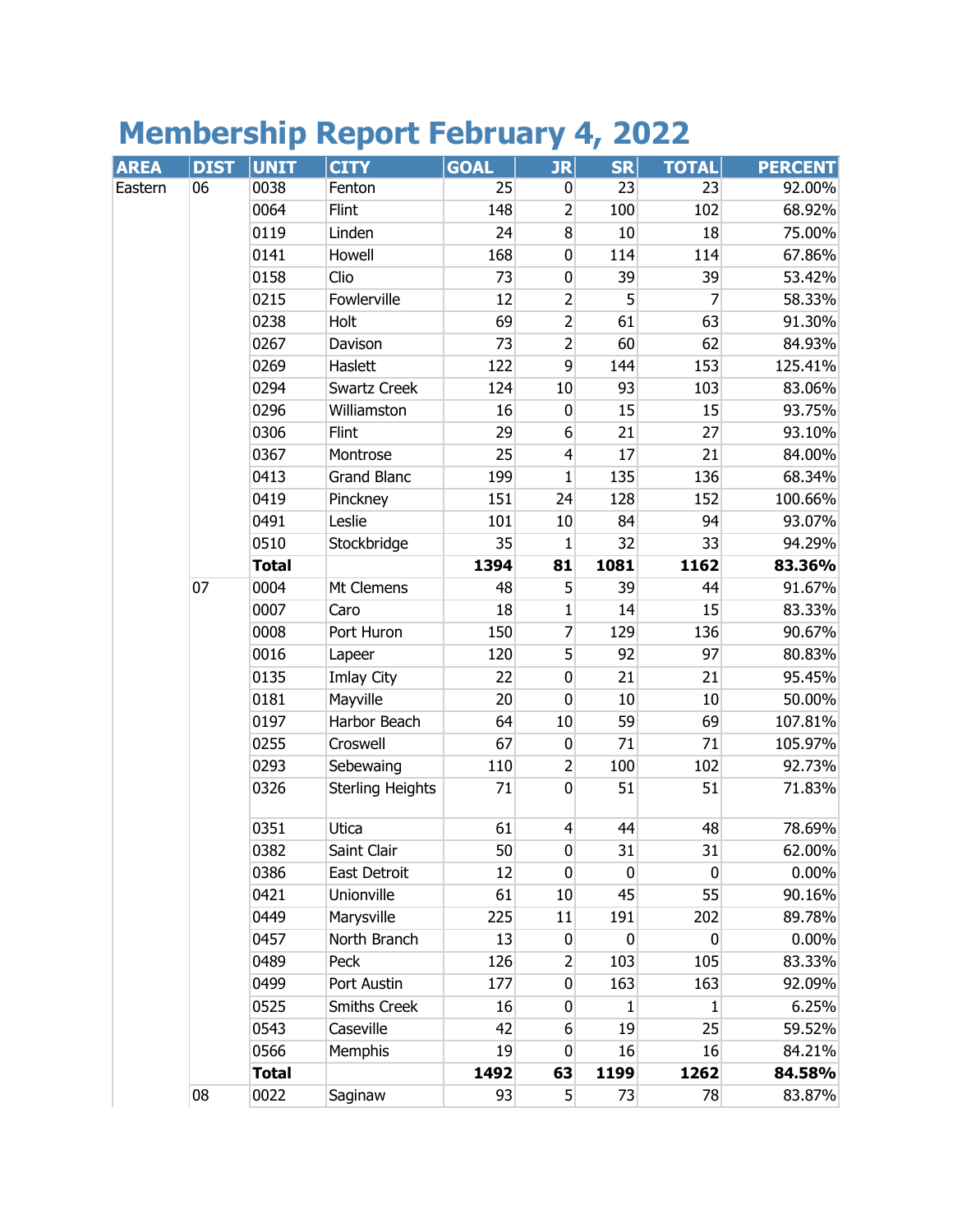|          |              | 0057         | Owosso                     | 68   | 3                       | 22   | 25   | 36.76%  |
|----------|--------------|--------------|----------------------------|------|-------------------------|------|------|---------|
|          |              | 0101         | Greenville                 | 220  | $\overline{4}$          | 172  | 176  | 80.00%  |
|          |              | 0125         | <b>Birch Run</b>           | 12   | 0                       | 8    | 8    | 66.67%  |
|          |              | 0150         | Frankenmuth                | 58   | $\overline{4}$          | 39   | 43   | 74.14%  |
|          |              | 0153         | Saint Johns                | 99   | 13                      | 74   | 87   | 87.88%  |
|          |              | 0175         | Saranac                    | 127  | 3                       | 93   | 96   | 75.59%  |
|          |              | 0182         | Hubbardston                | 115  | 0                       | 71   | 71   | 61.74%  |
|          |              | 0203         | Belding                    | 153  |                         | 151  | 153  | 100.00% |
|          |              | 0212         | Chesaning                  | 38   | $\overline{2}$          | 32   | 34   | 89.47%  |
|          |              | 0248         | Laingsburg                 | 140  | $\overline{2}$          | 116  | 118  | 84.29%  |
|          |              | 0256         | Saint Louis                | 41   | 0                       | 32   | 32   | 78.05%  |
|          |              | 0295         | Breckenridge               | 82   | 5                       | 59   | 64   | 78.05%  |
|          |              | 0380         | Carson City                | 157  | 9                       | 136  | 145  | 92.36%  |
|          |              | 0412         | Bath                       | 196  | $\mathbf{1}$            | 139  | 140  | 71.43%  |
|          |              | 0439         | Saginaw                    | 264  | $\mathbf{1}$            | 220  | 221  | 83.71%  |
|          |              | 0452         | Stanton                    | 148  | $\overline{4}$          | 116  | 120  | 81.08%  |
|          |              | <b>Total</b> |                            | 2011 | 58                      | 1553 | 1611 | 80.11%  |
|          | 18           | 0014         | Birmingham-<br><b>Troy</b> | 85   | 1                       | 59   | 60   | 70.59%  |
|          |              | 0020         | Pontiac                    | 40   | 8                       | 32   | 40   | 100.00% |
|          |              | 0063         | Clarkston                  | 93   | 0                       | 62   | 62   | 66.67%  |
|          |              | 0108         | Oxford                     | 159  | 13                      | 105  | 118  | 74.21%  |
|          |              | 0143         | Auburn Hills               | 100  | 5                       | 70   | 75   | 75.00%  |
|          |              | 0149         | Holly                      | 17   | 0                       | 21   | 21   | 123.53% |
|          |              | 0172         | Rochester                  | 27   | $\overline{\mathbf{3}}$ | 15   | 18   | 66.67%  |
|          |              | 0216         | Milford                    | 171  | 5                       | 139  | 144  | 84.21%  |
|          |              | 0224         | Wixom                      | 50   | $\pmb{0}$               | 37   | 37   | 74.00%  |
|          |              | 0233         | Lake Orion                 | 167  | $\overline{\mathbf{3}}$ | 126  | 129  | 77.25%  |
|          |              | 0253         | Royal Oak                  | 179  | $\overline{4}$          | 144  | 148  | 82.68%  |
|          |              | 0346         | Farmington                 | 118  | 6                       | 94   | 100  | 84.75%  |
|          |              | 0374         | <b>Berkley</b>             | 161  | 0                       | 141  | 141  | 87.58%  |
|          |              | 0377         | Waterford                  | 234  | $\pmb{0}$               | 158  | 158  | 67.52%  |
|          |              | <b>Total</b> |                            | 1601 | 48                      | 1203 | 1251 | 78.14%  |
|          | <b>Total</b> |              |                            | 6498 | 250                     | 5036 | 5286 | 81.35%  |
| Lower    | 09           | 0009         | Muskegon                   | 20   | 0                       | 16   | 16   | 80.00%  |
| Northern |              | 0010         | Manistee                   | 143  | 4                       | 106  | 110  | 76.92%  |
|          |              | 0035         | <b>Traverse City</b>       | 41   | 2                       | 34   | 36   | 87.80%  |
|          |              | 0069         | Whitehall                  | 169  | 1                       | 148  | 149  | 88.17%  |
|          |              | 0076         | Ludington                  | 278  | 1                       | 239  | 240  | 86.33%  |
|          |              | 0094         | Cadillac                   | 131  | $\overline{\mathbf{3}}$ | 113  | 116  | 88.55%  |
|          |              | 0120         | Suttons Bay                | 14   | 0                       | 12   | 12   | 85.71%  |
|          |              | 0219         | Fife Lake                  | 194  | 7                       | 137  | 144  | 74.23%  |
|          |              | 0221         | Frankfort                  | 38   | 0                       | 38   | 38   | 100.00% |
|          |              | 0289         | Williamsburg               | 13   | 0                       | 12   | 12   | 92.31%  |
|          |              | 0297         | Ravenna                    | 71   | $\overline{4}$          | 43   | 47   | 66.20%  |
|          |              |              |                            |      |                         |      |      |         |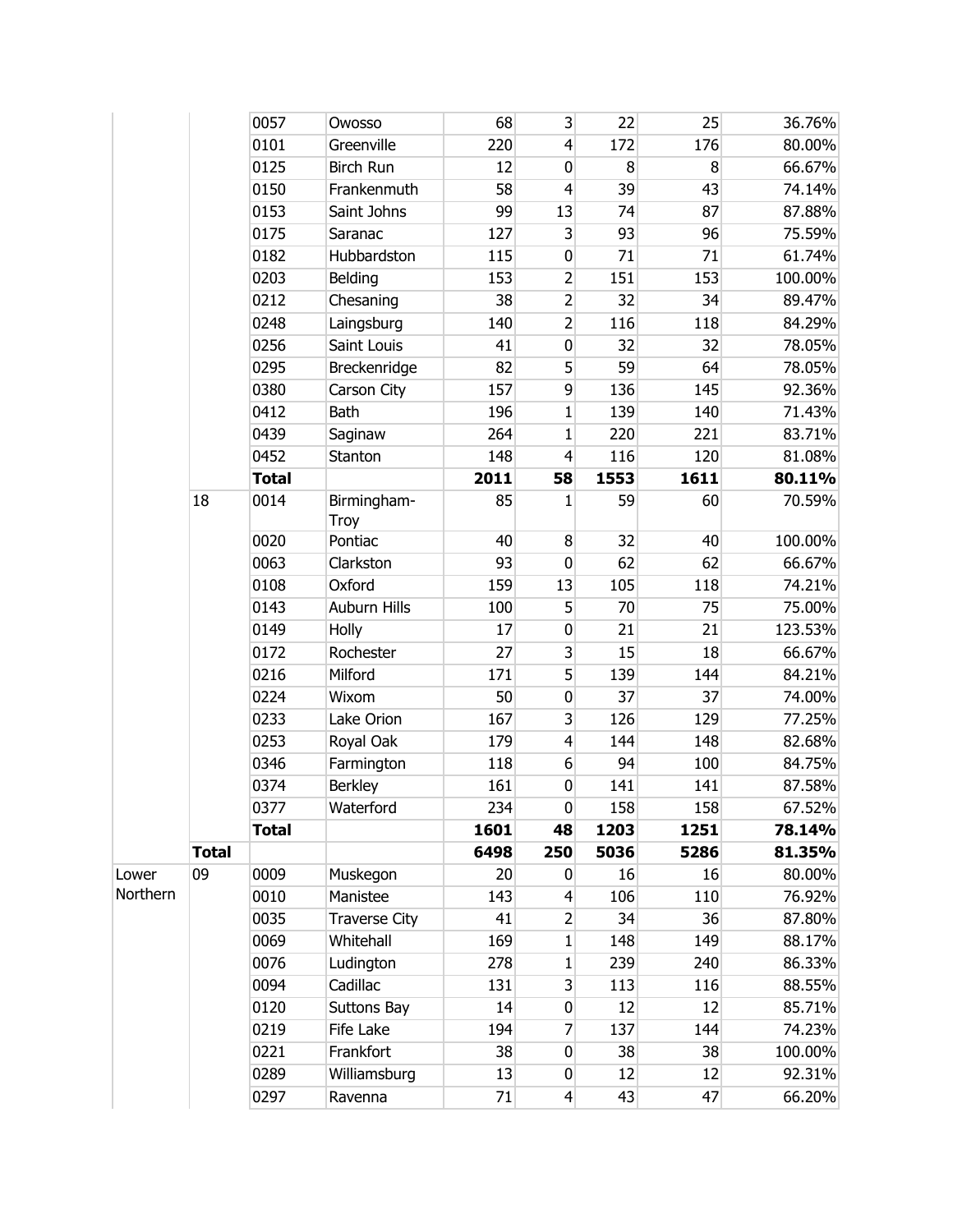|          |              | 0300         | Lake City             | 171  | 7                       | 141             | 148  | 86.55%  |
|----------|--------------|--------------|-----------------------|------|-------------------------|-----------------|------|---------|
|          |              | 0381         | Newaygo               | 237  | 5                       | 197             | 202  | 85.23%  |
|          |              | 0397         | Holton                | 178  | 1                       | 130             | 131  | 73.60%  |
|          |              | 0411         | Hesperia              | 121  | $\pmb{0}$               | 83              | 83   | 68.60%  |
|          |              | 0531         | Copemish              | 28   | $\mathbf{1}$            | 12              | 13   | 46.43%  |
|          |              | <b>Total</b> |                       | 1847 | 36                      | 1461            | 1497 | 81.05%  |
|          | 10           | 0018         | Bay City              | 94   | 0                       | 87              | 87   | 92.55%  |
|          |              | 0098         | <b>Big Rapids</b>     | 30   | $\pmb{0}$               | 25              | 25   | 83.33%  |
|          |              | 0104         | Standish              | 104  | $\overline{\mathbf{3}}$ | 75              | 78   | 75.00%  |
|          |              | 0106         | Grayling              | 33   | 4                       | 22              | 26   | 78.79%  |
|          |              | 0110         | Mount Pleasant        | 29   | 0                       | 30              | 30   | 103.45% |
|          |              | 0162         | Luzerne               | 80   | 5                       | 71              | 76   | 95.00%  |
|          |              | 0165         | Midland               | 145  | 5                       | 108             | 113  | 77.93%  |
|          |              | 0171         | Gladwin               | 30   | 4                       | 20              | 24   | 80.00%  |
|          |              | 0211         | East Tawas            | 48   | 6                       | 28              | 34   | 70.83%  |
|          |              | 0239         | Linwood               | 61   | $\overline{2}$          | 44              | 46   | 75.41%  |
|          |              | 0240         | Blanchard             | 67   | $\overline{\mathbf{3}}$ | 64              | 67   | 100.00% |
|          |              | 0245         | Prudenville           | 30   | 0                       | 21              | 21   | 70.00%  |
|          |              | 0254         | Mikado                | 65   | $\overline{\mathbf{3}}$ | 49              | 52   | 80.00%  |
|          |              | 0273         | Temple                | 25   | $\overline{2}$          | 23              | 25   | 100.00% |
|          |              | 0274         | Oscoda                | 162  | $\pmb{0}$               | 113             | 113  | 69.75%  |
|          |              | 0370         | Prescott              | 146  | 6                       | 118             | 124  | 84.93%  |
|          |              | 0404         | Harrison              | 148  | 0                       | 125             | 125  | 84.46%  |
|          |              | 0416         | Saint Helen           | 186  | $\overline{2}$          | 139             | 141  | 75.81%  |
|          |              | 0422         | Hale                  | 104  | $\mathbf{1}$            | 90              | 91   | 87.50%  |
|          |              | 0443         | Sanford               | 189  | $\overline{2}$          | 150             | 152  | 80.42%  |
|          |              | 0473         | Barryton              | 11   | 0                       | 12              | 12   | 109.09% |
|          |              | 0554         | Morley                | 47   | 0                       | 15              | 15   | 31.91%  |
|          |              | 0558         | Farwell               | 194  | $\pmb{0}$               | 149             | 149  | 76.80%  |
|          |              | <b>Total</b> |                       | 2028 | 48                      | 1578            | 1626 | 80.18%  |
|          | 19           | 0122         | Wolverine             | 43   | $\mathbf 1$             | 40              | 41   | 95.35%  |
|          |              | 0159         | Mackinaw City         | 163  | $\overline{2}$          | 146             | 148  | 90.80%  |
|          |              | 0198         | Lewiston              | 134  | 0                       | 104             | 104  | 77.61%  |
|          |              | 0226         | Charlevoix            | 19   | 0                       | 14              | 14   | 73.68%  |
|          |              | 0227         | East Jordan           | 40   | 1                       | 30 <sup>°</sup> | 31   | 77.50%  |
|          |              | 0281         | <b>Harbor Springs</b> | 119  | 6                       | 124             | 130  | 109.24% |
|          |              | 0317         | Onaway                | 27   | 0                       | 20              | 20   | 74.07%  |
|          |              | 0463         | South<br>Boardman     | 33   | 4                       | 30              | 34   | 103.03% |
|          |              | <b>Total</b> |                       | 578  | 14                      | 508             | 522  | 90.31%  |
|          | <b>Total</b> |              |                       | 4453 | 98                      | 3547            | 3645 | 81.85%  |
| Southern | 01           | 0032         | Livonia               | 316  | 9                       | 241             | 250  | 79.11%  |
|          |              | 0147         | Northville            | 61   | 0                       | 39              | 39   | 63.93%  |
|          |              | 0375         | Detroit               | 10   | 0                       | 1               | 1    | 10.00%  |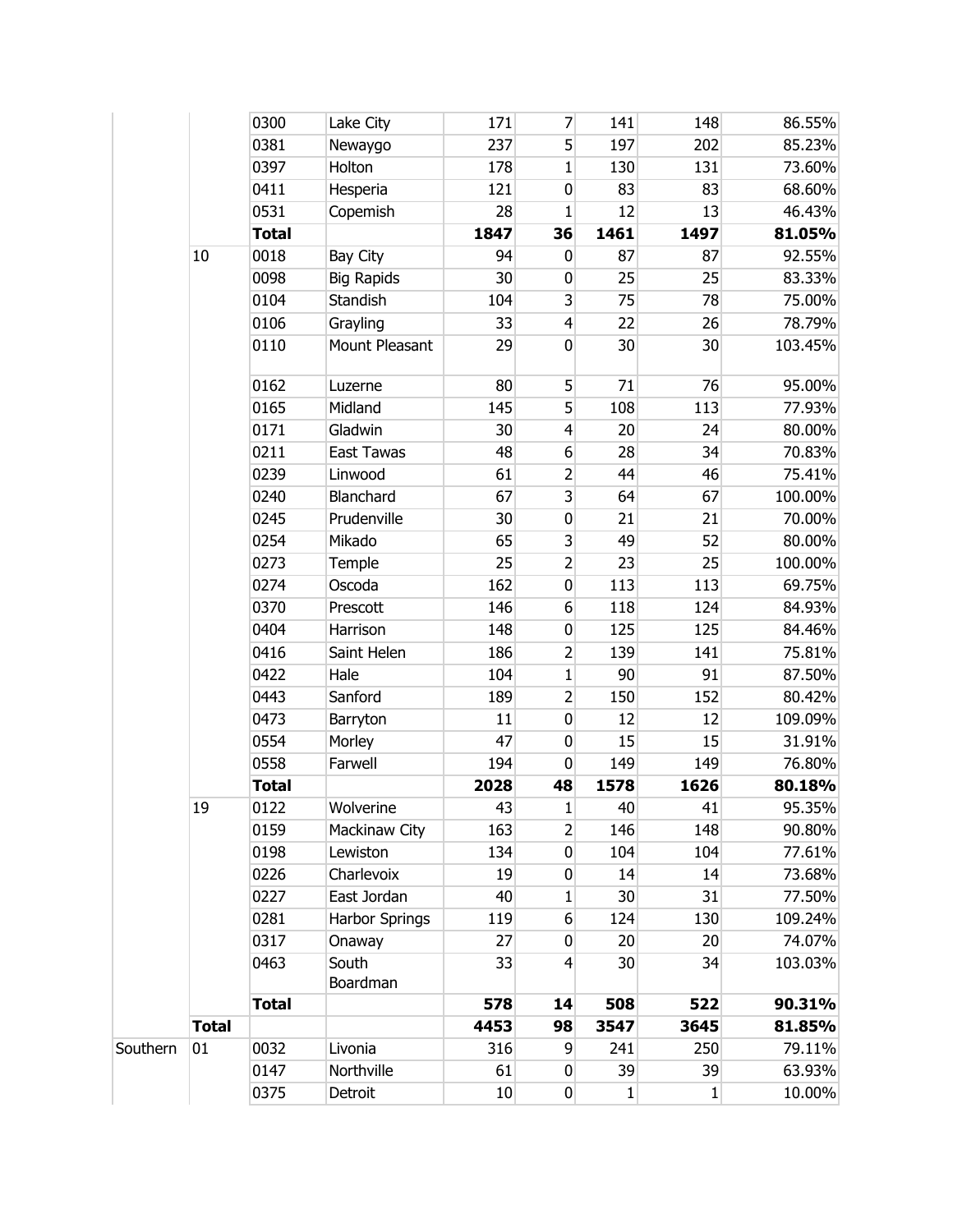|             |              | <b>Total</b> |                       | 387  | 9                       | 281            | 290          | 74.94%  |
|-------------|--------------|--------------|-----------------------|------|-------------------------|----------------|--------------|---------|
|             | 16           | 0067         | Lincoln Park          | 79   | $\overline{2}$          | 60             | 62           | 78.48%  |
|             |              | 0111         | Wayne                 | 22   | $\bf{0}$                | 20             | 20           | 90.91%  |
|             |              | 0200         | Taylor                | 77   | $\mathbf 0$             | 66             | 66           | 85.71%  |
|             |              | 0217         | Wyandotte             | 565  | $\mathbf 1$             | 455            | 456          | 80.71%  |
|             |              | 0231         | New Boston            | 17   | $\pmb{0}$               | 13             | 13           | 76.47%  |
|             |              | 0232         | Dearborn<br>Heights   | 182  | $\overline{4}$          | 132            | 136          | 74.73%  |
|             |              | 0364         | Dearborn              | 134  | $\mathsf 3$             | 101            | 104          | 77.61%  |
|             |              | 0389         | Riverview             | 97   | $\mathbf 2$             | 98             | 100          | 103.09% |
|             |              | 0396         | Garden City           | 252  | $\overline{7}$          | 223            | 230          | 91.27%  |
|             |              | 0409         | Allen Park            | 92   | 5                       | 67             | 72           | 78.26%  |
|             |              | 0426         | Trenton               | 109  | 2                       | 77             | 79           | 72.48%  |
|             |              | 0472         | Melvindale            | 10   | $\pmb{0}$               | 8              | 8            | 80.00%  |
|             |              | <b>Total</b> |                       | 1636 | 26                      | 1320           | 1346         | 82.27%  |
|             | <b>Total</b> |              |                       | 2023 | 35                      | 1601           | 1636         | 80.87%  |
| <b>UPAA</b> | 12           | 0003         | Sault Sainte<br>Marie | 185  | 0                       | 151            | 151          | 81.62%  |
|             |              | 0005         | Ironwood              | 40   | $\overline{2}$          | 11             | 13           | 32.50%  |
|             |              | 0011         | Wakefield             | 32   | $\pmb{0}$               | 15             | 15           | 46.88%  |
|             |              | 0017         | <b>Iron River</b>     | 34   | 7                       | 27             | 34           | 100.00% |
|             |              | 0021         | Stambaugh             | 90   | 5                       | 65             | 70           | 77.78%  |
|             |              | 0027         | Bessemer              | 24   | $\boldsymbol{0}$        | $\mathbf{1}$   | $\mathbf{1}$ | 4.17%   |
|             |              | 0041         | Ewen                  | 24   | $\mathbf 0$             | 21             | 21           | 87.50%  |
|             |              | 0043         | Stephenson            | 27   | 0                       | 22             | 22           | 81.48%  |
|             |              | 0044         | Marquette             | 384  | 17                      | 314            | 331          | 86.20%  |
|             |              | 0050         | Iron Mountain         | 51   | $\mathbf{1}$            | 27             | 28           | 54.90%  |
|             |              | 0071         | Gladstone             | 105  | $\mathbf 1$             | 78             | 79           | 75.24%  |
|             |              | 0074         | Newberry              | 168  | $\overline{2}$          | 127            | 129          | 76.79%  |
|             |              | 0082         | Escanaba              | 10   | $\mathbf 0$             | 9              | 9            | 90.00%  |
|             |              | 0090         | Lake Linden           | 97   | 13                      | 85             | 98           | 101.03% |
|             |              | 0092         | Rockland              | 41   | $\pmb{0}$               | 36             | 36           | 87.80%  |
|             |              | 0114         | Greenwood             | 66   | 1                       | 59             | 60           | 90.91%  |
|             |              | 0115         | Escanaba River        | 23   | $\pmb{0}$               | 18             | 18           | 78.26%  |
|             |              | 0131         | Munising              | 163  | $\mathbf{1}$            | 113            | 114          | 69.94%  |
|             |              | 0146         | Menominee             | 244  | 3                       | 203            | 206          | 84.43%  |
|             |              | 0186         | Hancock               | 17   | 0                       | 14             | 14           | 82.35%  |
|             |              | 0244         | Powers                | 24   | 1                       | 17             | 18           | 75.00%  |
|             |              | 0290         | Engadine              | 52   | $\overline{\mathbf{3}}$ | 40             | 43           | 82.69%  |
|             |              | 0301         | Rapid River           | 13   | 0                       | $\overline{9}$ | 9            | 69.23%  |
|             |              | 0340         | Hermansville          | 23   | 1                       | 20             | 21           | 91.30%  |
|             |              | 0349         | Little Lake           | 137  | 11                      | 102            | 113          | 82.48%  |
|             |              | 0393         | Hulbert               | 82   | $\mathbf{1}$            | 57             | 58           | 70.73%  |
|             |              | 0438         | <b>Bark River</b>     | 23   | $\pmb{0}$               | 21             | 21           | 91.30%  |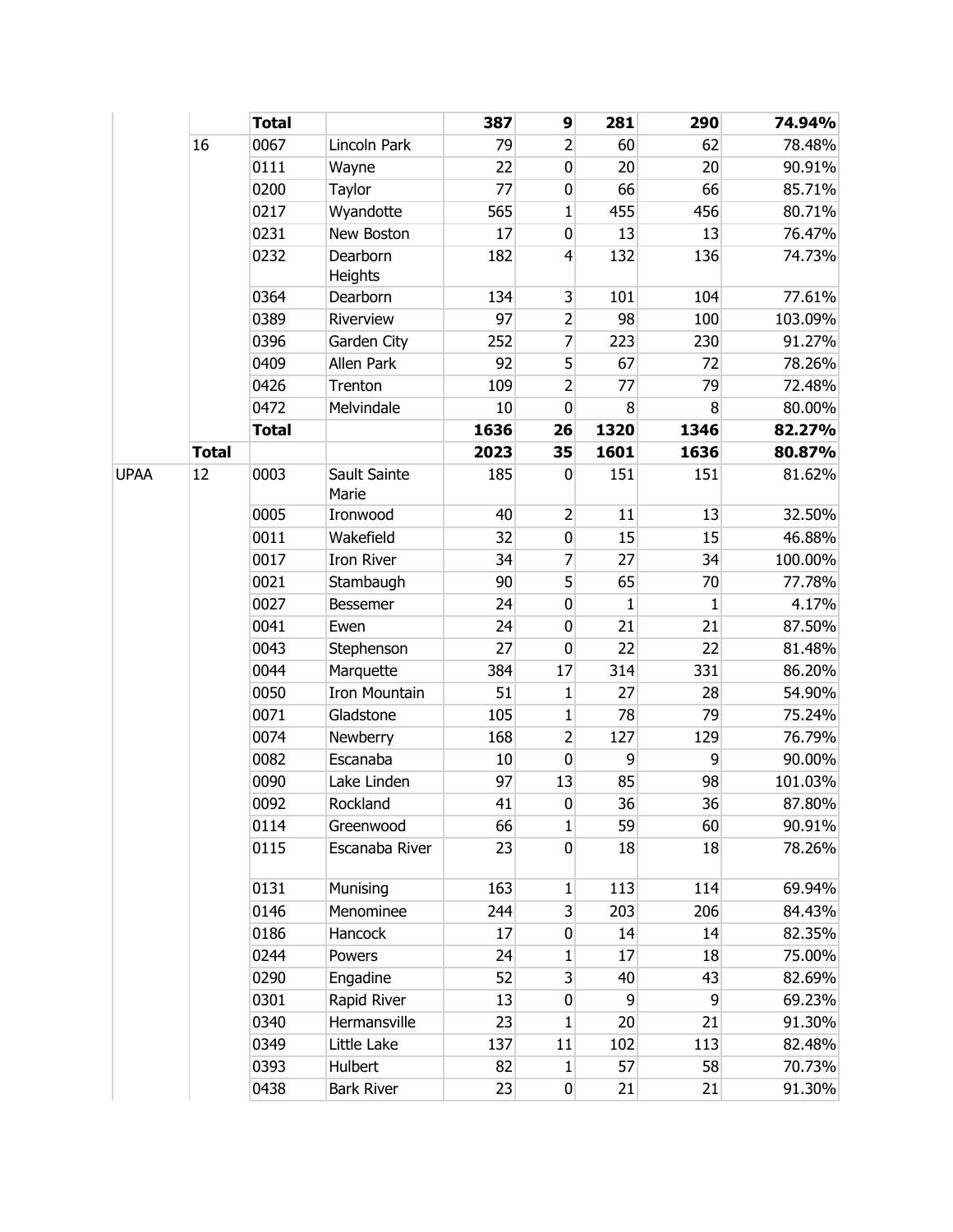|         |              | 0444         | Baraga              | 22   | 0              | 16          | 16             | 72.73%   |
|---------|--------------|--------------|---------------------|------|----------------|-------------|----------------|----------|
|         |              | 0487         | Carney              | 15   | 0              | $\mathbf 0$ | $\mathbf 0$    | $0.00\%$ |
|         |              | 0540         | Perkins             | 20   | 0              | 18          | 18             | 90.00%   |
|         |              | 0559         | Rock                | 35   | 3              | 22          | 25             | 71.43%   |
|         |              | <b>Total</b> |                     | 2271 | 73             | 1718        | 1791           | 78.86%   |
|         | <b>Total</b> |              |                     | 2271 | 73             | 1718        | 1791           | 78.86%   |
| Western | 02           | 0029         | Jackson             | 214  | 7              | 167         | 174            | 81.31%   |
|         |              | 0034         | Tecumseh            | 104  | $\mathbf{1}$   | 91          | 92             | 88.46%   |
|         |              | 0066         | Carleton            | 31   | $\overline{2}$ | 17          | 19             | 61.29%   |
|         |              | 0072         | Dundee              | 33   | $\mathbf{1}$   | 31          | 32             | 96.97%   |
|         |              | 0081         | Concord             | 26   | $\overline{2}$ | 22          | 24             | 92.31%   |
|         |              | 0097         | Adrian              | 114  | 0              | 100         | 100            | 87.72%   |
|         |              | 0117         | Manchester          | 65   | $\overline{7}$ | 53          | 60             | 92.31%   |
|         |              | 0155         | <b>Britton</b>      | 19   | $\mathbf{1}$   | 15          | 16             | 84.21%   |
|         |              | 0180         | Hudson              | 76   | $\overline{2}$ | 63          | 65             | 85.53%   |
|         |              | 0192         | Temperance          | 42   | $\overline{2}$ | 43          | 45             | 107.14%  |
|         |              | 0193         | Luna Pier           | 16   | 0              | 7           | $\overline{7}$ | 43.75%   |
|         |              | 0268         | Milan               | 37   | $\overline{4}$ | 30          | 34             | 91.89%   |
|         |              | 0282         | Ypsilanti           | 65   | $\mathbf 1$    | 46          | 47             | 72.31%   |
|         |              | 0313         | Springport          | 10   | 0              | 6           | 6              | 60.00%   |
|         |              | 0315         | Brooklyn            | 392  | $\mathbf{1}$   | 371         | 372            | 94.90%   |
|         |              | 0322         | Saline              | 187  | 9              | 149         | 158            | 84.49%   |
|         |              | 0324         | Jackson             | 68   | 0              | 71          | 71             | 104.41%  |
|         |              | 0325         | Blissfield          | 87   | $\overline{2}$ | 62          | 64             | 73.56%   |
|         |              | 0368         | Morenci             | 65   | $\mathbf{1}$   | 41          | 42             | 64.62%   |
|         |              | 0392         | Deerfield           | 27   | $\pmb{0}$      | 23          | 23             | 85.19%   |
|         |              | 0514         | Ida                 | 131  | 9              | 79          | 88             | 67.18%   |
|         |              | 0550         | Onsted              | 104  | 14             | 82          | 96             | 92.31%   |
|         |              | 0557         | Dexter              | 110  | $\overline{2}$ | 90          | 92             | 83.64%   |
|         |              | <b>Total</b> |                     | 2023 | 68             | 1659        | 1727           | 85.37%   |
|         | 03           | 0042         | Charlotte           | 81   | 0              | 7           | 7              | 8.64%    |
|         |              | 0048         | Grand Ledge         | 190  | 20             | 141         | 161            | 84.74%   |
|         |              | 0052         | Coldwater           | 117  | $\overline{2}$ | 88          | 90             | 76.92%   |
|         |              | 0053         | Hillsdale           | 141  | 0              | 125         | 125            | 88.65%   |
|         |              | 0054         | <b>Battle Creek</b> | 33   | 1              | 30          | 31             | 93.94%   |
|         |              | 0055         | Albion              | 26   | 0              | 23          | 23             | 88.46%   |
|         |              | 0156         | Montgomery          | 24   | 0              | 25          | 25             | 104.17%  |
|         |              | 0157         | Quincy              | 107  | 4              | 100         | 104            | 97.20%   |
|         |              | 0196         | Union City          | 15   | $\overline{2}$ | 17          | 19             | 126.67%  |
|         |              | 0257         | Augusta             | 37   | 6              | 41          | 47             | 127.03%  |
|         |              | 0259         | Bronson             | 40   | 1              | 39          | 40             | 100.00%  |
|         |              | 0298         | <b>Battle Creek</b> | 265  | 8              | 208         | 216            | 81.51%   |
|         |              | 0360         | Reading             | 47   | 1              | 42          | 43             | 91.49%   |
|         |              | 0465         | Climax              | 58   | 0              | 53          | 53             | 91.38%   |
|         |              | 0475         | Schoolcraft         | 124  | $\pmb{0}$      | 100         | 100            | 80.65%   |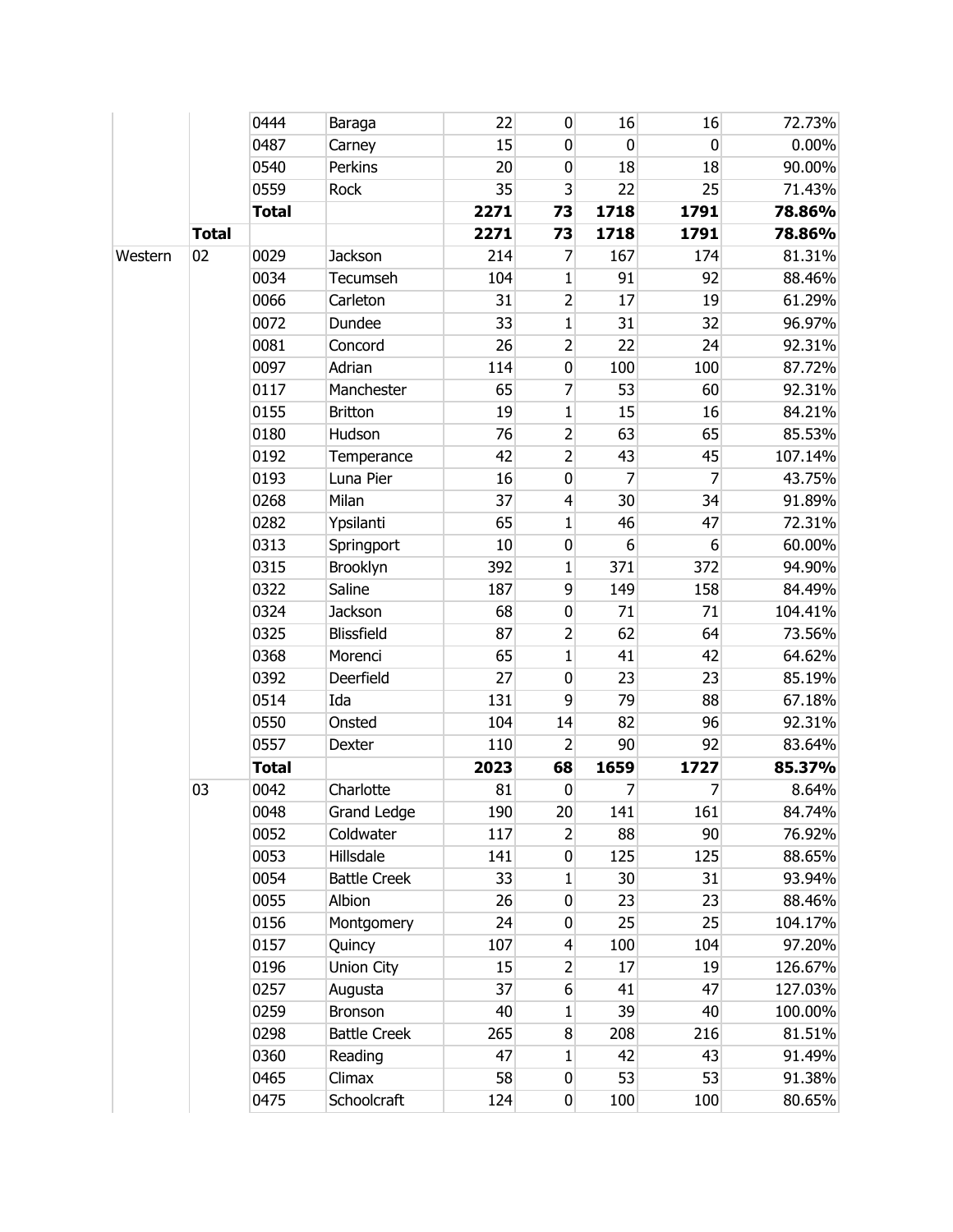|    | <b>Total</b> |                        | 1305 | 45             | 1039        | 1084           | 83.07%   |
|----|--------------|------------------------|------|----------------|-------------|----------------|----------|
| 04 | 0026         | <b>Niles</b>           | 36   | 0              | 35          | 35             | 97.22%   |
|    | 0045         | Hastings               | 60   | $\mathbf{1}$   | 56          | 57             | 95.00%   |
|    | 0049         | South Haven            | 553  | $\overline{2}$ | 477         | 479            | 86.62%   |
|    | 0051         | Buchanan               | 203  | $\mathbf 0$    | 176         | 176            | 86.70%   |
|    | 0068         | Paw Paw                | 16   | 0              | 6           | 6              | 37.50%   |
|    | 0073         | <b>Sturgis</b>         | 92   | 1              | 79          | 80             | 86.96%   |
|    | 0085         | <b>Berrien Springs</b> | 66   | $\mathbf 1$    | 56          | 57             | 86.36%   |
|    | 0089         | Allegan                | 20   | $\mathbf 0$    | 5           | 5              | 25.00%   |
|    | 0105         | Benton Harbor          | 31   | $\mathbf 0$    | 22          | 22             | 70.97%   |
|    | 0127         | Dorr                   | 115  | $\mathbf{1}$   | 104         | 105            | 91.30%   |
|    | 0138         | White Pigeon           | 21   | $\mathbf 0$    | $\mathbf 0$ | $\mathbf 0$    | $0.00\%$ |
|    | 0160         | Bangor                 | 48   | $\mathbf 0$    | 37          | 37             | 77.08%   |
|    | 0169         | New Buffalo            | 38   | $\mathbf 0$    | 37          | 37             | 97.37%   |
|    | 0170         | <b>Three Rivers</b>    | 74   | $\mathbf 0$    | 42          | 42             | 56.76%   |
|    | 0174         | Lawrence               | 29   | $\mathbf{1}$   | 40          | 41             | 141.38%  |
|    | 0204         | Three Oaks             | 116  | $\overline{4}$ | 102         | 106            | 91.38%   |
|    | 0223         | Constantine            | 86   | 0              | 63          | 63             | 73.26%   |
|    | 0309         | Decatur                | 10   | 0              | 2           | $\overline{2}$ | 20.00%   |
|    | 0331         | Bridgman               | 73   | $\mathbf 1$    | 58          | 59             | 80.82%   |
|    | 0344         | Galien                 | 37   | $\mathbf 0$    | 34          | 34             | 91.89%   |
|    | 0345         | Baroda                 | 45   | $\mathbf 0$    | 34          | 34             | 75.56%   |
|    | 0362         | Coloma                 | 63   | 2              | 42          | 44             | 69.84%   |
|    | 0365         | Edwardsburg            | 159  | $\overline{2}$ | 107         | 109            | 68.55%   |
|    | 0454         | Colon                  | 84   | 0              | 77          | 77             | 91.67%   |
|    | 0484         | <b>Hickory Corners</b> | 123  | $\mathbf{1}$   | 92          | 93             | 75.61%   |
|    | 0518         | New Troy               | 44   | 0              | 53          | 53             | 120.45%  |
|    | 0568         | Stevensville           | 177  | 6              | 145         | 151            | 85.31%   |
|    | <b>Total</b> |                        | 2419 | 23             | 1981        | 2004           | 82.84%   |
| 05 | 0002         | <b>Grand Rapids</b>    | 71   | 8              | 48          | 56             | 78.87%   |
|    | 0006         | Holland                | 359  | 0              | 305         | 305            | 84.96%   |
|    | 0028         | <b>Grand Haven</b>     | 1739 | 21             | 1435        | 1456           | 83.73%   |
|    | 0033         | Zeeland                | 23   | 0              | 18          | 18             | 78.26%   |
|    | 0047         | Comstock Park          | 357  | 9              | 283         | 292            | 81.79%   |
|    | 0059         | <b>Grand Rapids</b>    | 19   | 1              | 16          | 17             | 89.47%   |
|    | 0102         | Rockford               | 102  | 0              | 76          | 76             | 74.51%   |
|    | 0123         | Kent City              | 121  | 5              | 118         | 123            | 101.65%  |
|    | 0154         | Wyoming                | 253  | $\overline{4}$ | 140         | 144            | 56.92%   |
|    | 0179         | Grandville             | 247  | $\overline{4}$ | 240         | 244            | 98.79%   |
|    | 0208         | Kentwood               | 335  | 5              | 255         | 260            | 77.61%   |
|    | 0258         | <b>Grand Rapids</b>    | 123  | 13             | 79          | 92             | 74.80%   |
|    | 0287         | Cedar Springs          | 290  | 14             | 219         | 233            | 80.34%   |
|    | 0305         | Caledonia              | 234  | 4              | 174         | 178            | 76.07%   |
|    | 0356         | <b>Grand Rapids</b>    | 348  | 0              | 300         | 300            | 86.21%   |